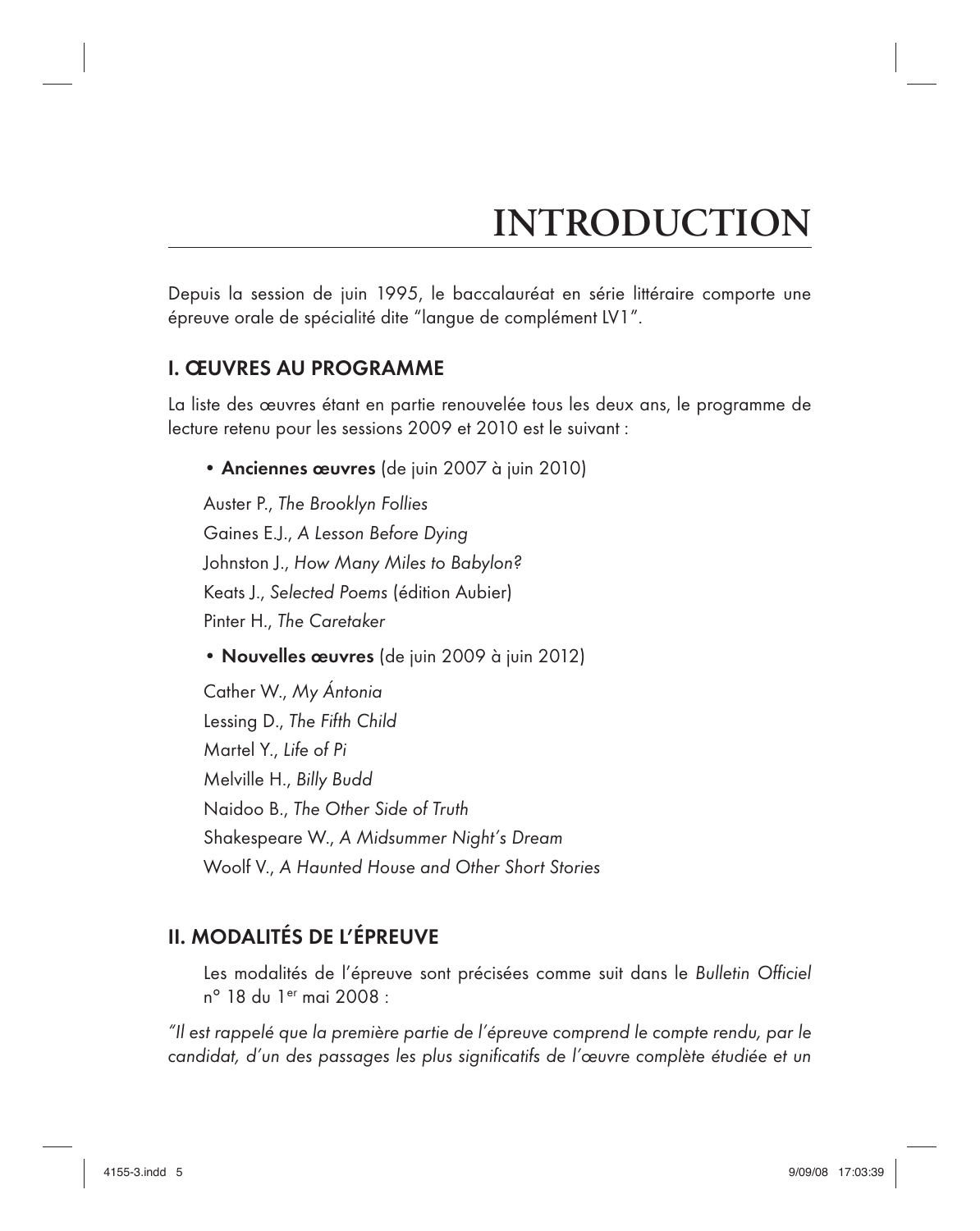échange, entre l'examinateur et le candidat, portant sur l'ensemble de cette œuvre. Pour cela, le candidat présente une liste d'extraits représentant un volume global d'environ vingt pages.

La seconde partie de l'épreuve est un entretien prenant appui sur un document non étudié en classe.

Pour l'anglais, langue de complément LV2 en série littéraire, LV1 ou LV2 en série économique et sociale, les professeurs sont libres d'utiliser ou non le programme de lecture prévu ici.

Lorsque les professeurs ont procédé à l'étude d'une œuvre complète en classe, l'épreuve est identique à celle de la langue de complément LV1 en série littéraire. Dans le cas contraire, la première partie de l'épreuve, compte rendu et échange avec l'examinateur, porte sur un des textes étudiés en classe ; la seconde partie demeure un entretien prenant appui sur un document non étudié en classe."

Pour le ministre de l'éducation nationale et par délégation

Le directeur général de l'enseignement scolaire Jean-Louis NEMBRINI

# III. LE PRÉSENT OUVRAGE

Willa Cather, My Ántonia, Dover Thrift Editions, 1994.

L'objectif principal de cet ouvrage est de permettre à l'élève d'acquérir une bonne connaissance de l'œuvre en l'étudiant efficacement selon une méthode d'approche en quatre parties.

 $\rightarrow$  **General Background :** Cette première partie propose une biographie de l'auteur, ainsi qu'une présentation du contexte historique et géographique.

- $\rightarrow$  A Study of the Novel : Cette deuxième partie concerne l'étude des aspects fondamentaux du roman. Elle contient un résumé de l'intrigue, une étude de la structure du roman et des personnages ainsi qu'une présentation des principaux thèmes.
- $\rightarrow$  Worksheets : Ces fiches, au nombre de douze, permettent une lecture active, progressive et détaillée de la totalité de l'œuvre. Chaque worksheet comporte une aide lexicale (Vocabulary), des exercices de compréhension (Landmarks) et des questions de réflexion (Main Points). Certaines fiches se concluent par des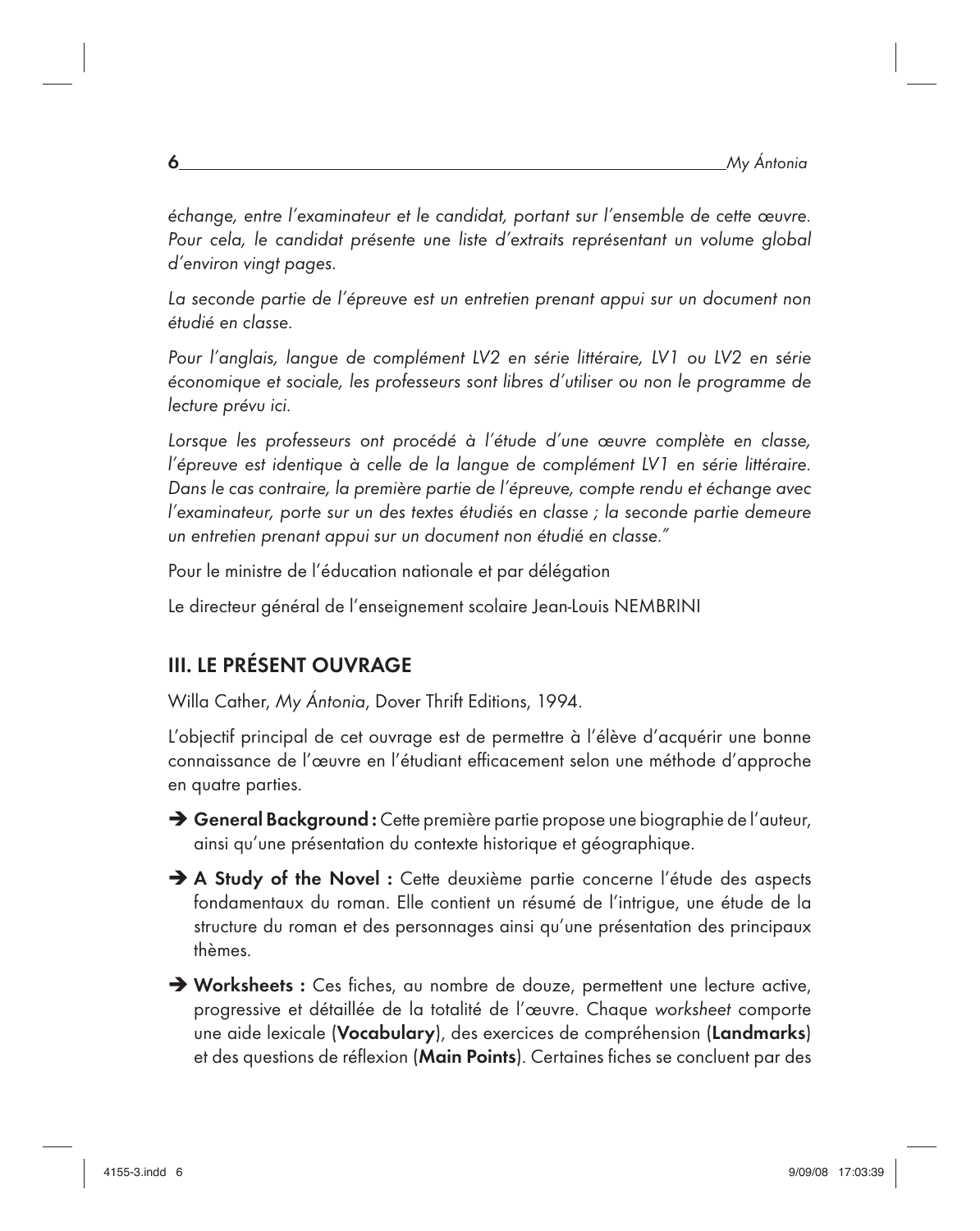exercices permettant une analyse détaillée d'un extrait plus court correspondant aux modalités de l'épreuve du Baccalauréat (Closer Analysis).

 $\rightarrow$  Test Sheets : Ces fiches, au nombre de quatre, permettent à l'élève d'effectuer un travail de synthèse en vérifiant et approfondissant quelques aspects du roman : structure du roman, références littéraires, personnages, symboles, images et principaux thèmes.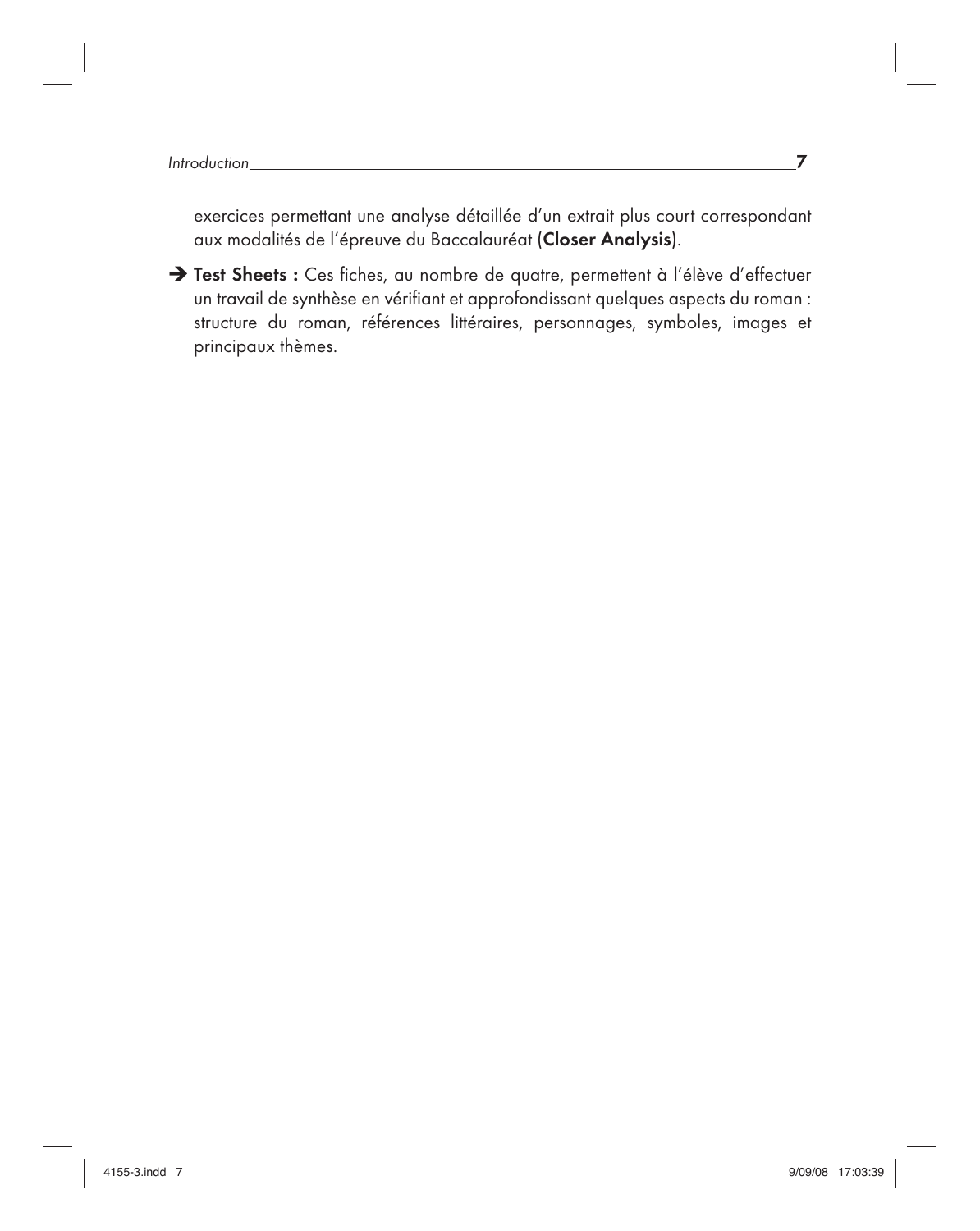# **GENERAL BACKGROUND**

# I. A BIOGRAPHY OF WILLA CATHER

### Read the author's biography whilst memorising as much information as you can.

- Dec. 7 1873 Willa Cather was born in Black Creek Valley near Winchester in Virginia. Her parents were Charles and Mary Virginia Cather and she was the eldest of seven children. Her nickname was Willie and she later adopted the name Willa for herself.
- 1883 Charles Cather decided to move to Nebraska to join his father and brother who were farming in the region. Ten-year-old Willa was thus forced to leave the landscape she loved and move to an area where the landscape was "as bare as a piece of sheet iron." It was here that she got to know many immigrant families who were also going through the difficult process of adapting to a new environment. Willa spent much of her time listening to the stories of these immigrant pioneer women; women who came from diverse countries including Scandinavia, France, Russia, Germany and Bohemia.
- 1884 Willa's father decided to give up farming. The family moved to the small prairie town of Red Cloud and Willa's father opened up a real-estate (agence immobilière) and insurance office. It was during her time here that Willa became friends with many of

the daughters of these different immigrant women—girls like Annie Sadilek.

 Willa also befriended native-born Americans, in particular the Miner family which included Mrs Miner and her daughters Irene and Carrie. This family was used as the basis for the Harling family in My Ántonia.

 She also heard the black pianist Blind Boone, who was an occasional visitor to the town of Red Cloud.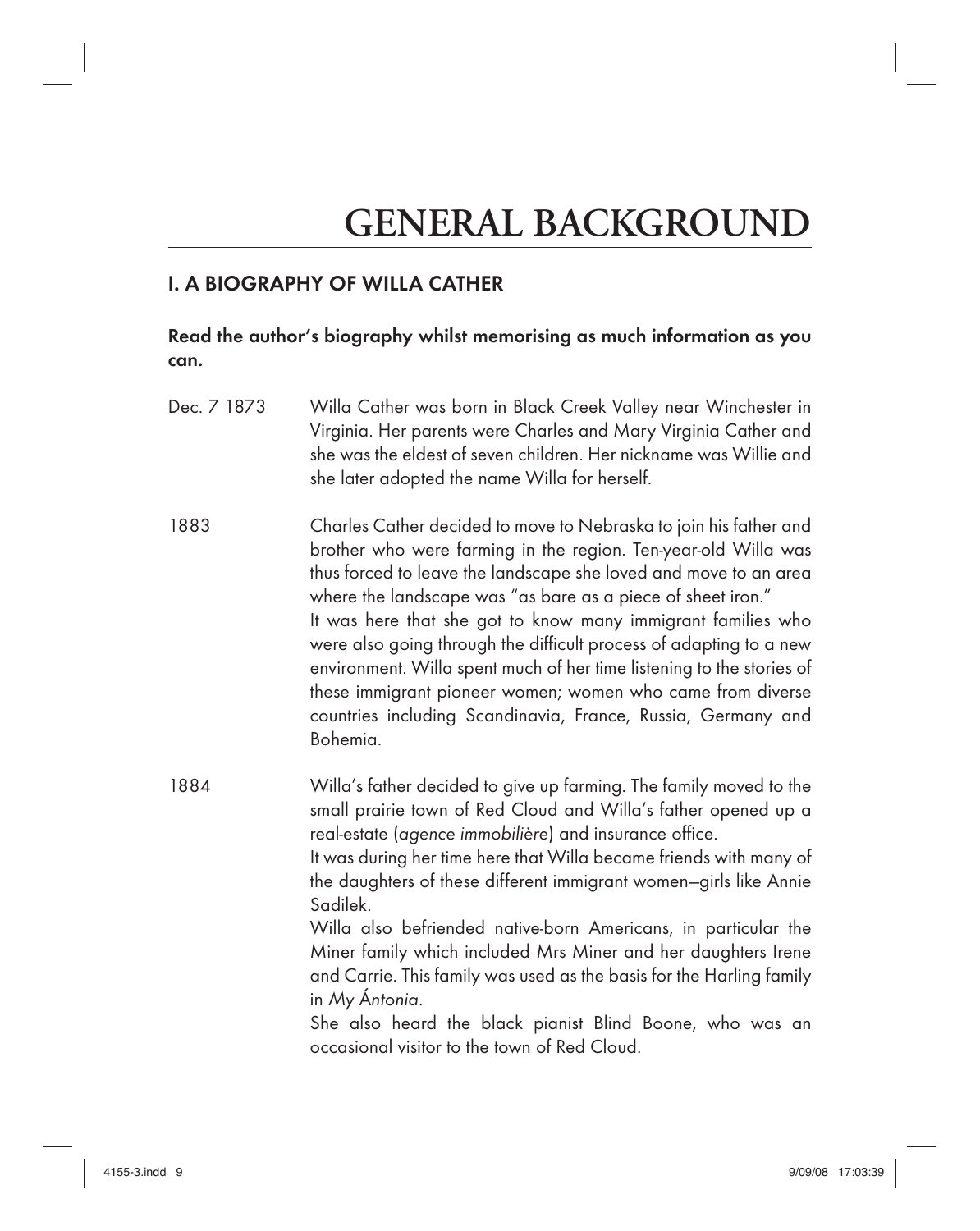| My Antonia |  |
|------------|--|
|            |  |

| 1886              | For six years Willa challenged the norms for girls at that time: she<br>cut her hair short and started wearing boys' clothing. She also<br>called herself William Cather.                                                                                                                                                                                                                                                                                                  |
|-------------------|----------------------------------------------------------------------------------------------------------------------------------------------------------------------------------------------------------------------------------------------------------------------------------------------------------------------------------------------------------------------------------------------------------------------------------------------------------------------------|
| 1890              | Willa graduated from Red Cloud High School. She then went on<br>to enrol in the Latin School in the state capitol Lincoln-this was in<br>preparation for further studies at the University of Nebraska.                                                                                                                                                                                                                                                                    |
| 1891              | Started studying at the University of Nebraska.                                                                                                                                                                                                                                                                                                                                                                                                                            |
| 1892              | Her first fiction "Peter" was published in a Boston magazine. This<br>short story later became part of the novel My Ántonia.                                                                                                                                                                                                                                                                                                                                               |
| 1895              | She graduated from university and a year later she began to edit<br>'Home Monthly' in Pittsburgh. During this time she also wrote many<br>short stories which were published in the magazine.                                                                                                                                                                                                                                                                              |
| 1903<br>1906-1912 | She published a collection of poetry called April Twilights.<br>She worked in New York for McClure's magazine and became its<br>managing editor. In 1912 she decided to leave the magazine and<br>devoted her time to writing novels.                                                                                                                                                                                                                                      |
| 1912              | Alexander's Bridge was serialised (publié en feuilleton) in McClure's<br>and then published later that year by Houghton Mifflin.                                                                                                                                                                                                                                                                                                                                           |
| 1913              | O Pioneers was published.                                                                                                                                                                                                                                                                                                                                                                                                                                                  |
| 1916              | In this year, Willa's closest friend and love of her life Isabelle<br>McClung decided to get married to the violinist Jim Hambourg.<br>This was a difficult moment for Willa who sufferd terribly from this<br>separation.<br>That summer she returned to Red Cloud and once again met up<br>with Annie Pavelka (formerly Annie Sadilek).<br>When she returned to New York she started writing the novel My<br>Antonia, which was eventually published in 1918 by Houghton |
|                   | Mifflin.                                                                                                                                                                                                                                                                                                                                                                                                                                                                   |

 $10$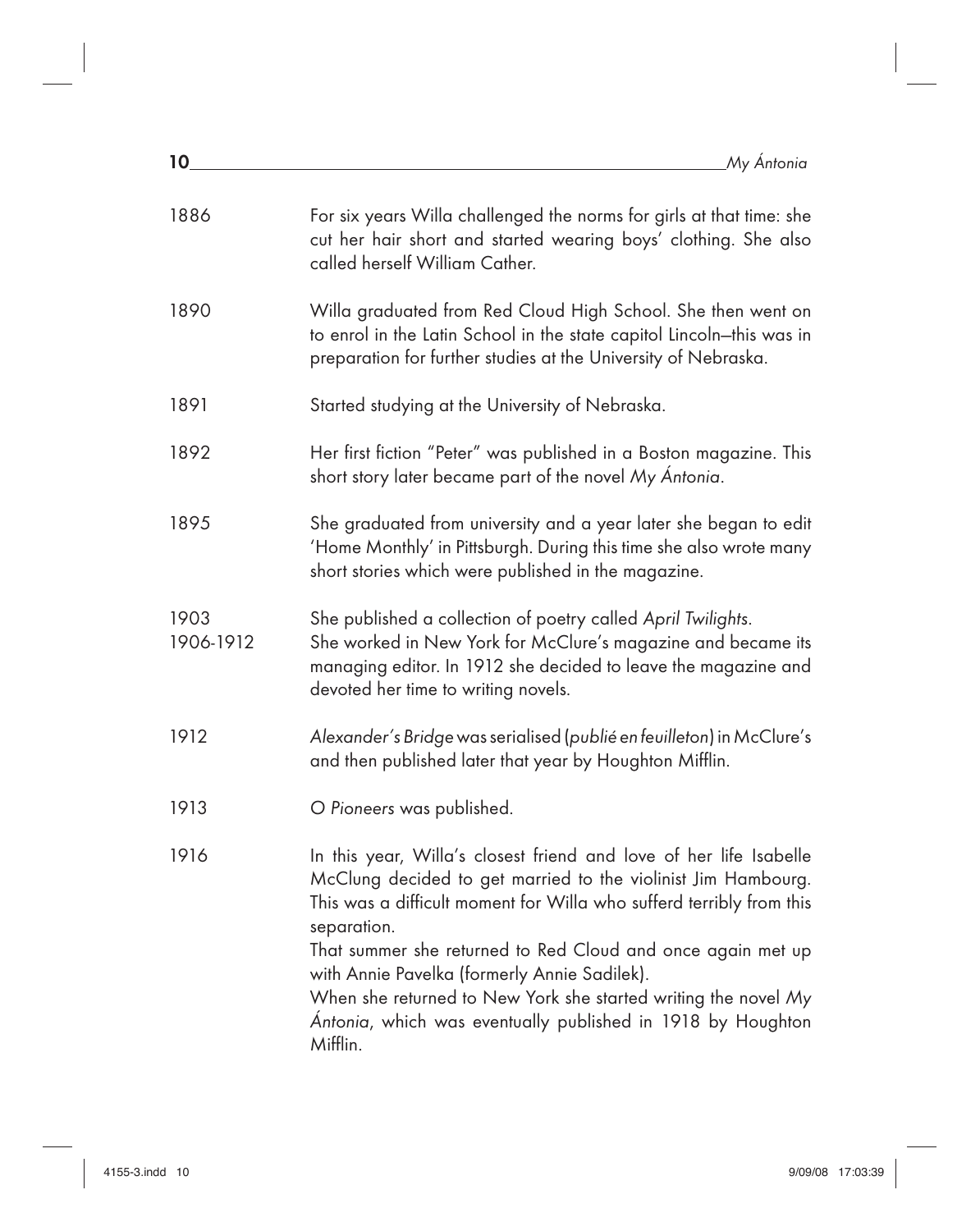| 1923        | A Lost Lady was published. She was awarded the Pulitzer Prize for<br>Literature for One of Ours which was published in 1922.                                                                                                                                                                                                               |
|-------------|--------------------------------------------------------------------------------------------------------------------------------------------------------------------------------------------------------------------------------------------------------------------------------------------------------------------------------------------|
| 1926        | My Ántonia was reissued but with a new introduction by Willa<br>Cather.                                                                                                                                                                                                                                                                    |
| 1927        | Cather's Death Comes for the Archbishop was published.                                                                                                                                                                                                                                                                                     |
| 1930s-1940s | During this time Cather's literary reputation came under attack.<br>Many critics felt that her work did not deal with the social problems<br>of the times; problems which other works such as The Grapes of<br>Wrath by John Steinbeck did deal with.                                                                                      |
| 1947        | Cather continued to write and publish novels and short stories until<br>her death on April 24, 1947. She ordered that all her letters be<br>burned when she died although many do remain. Willa Cather<br>was buried in New Hampshire. The Willa Cather Pioneer Memorial<br>Foundation was later set up in Red Cloud to honour her memory. |

#### Main Points: Autobiographical Elements

Making links between Cather's own life and My Ántonia: True or False?

- 1. The character of Ántonia was based on an immigrant girl Cather met in Nebraska.
- 2. Like Ántonia, Willa Cather also dressed as a boy and she even changed her name to Willie.
- 3. Willer Cather's family moved from Virginia to the town of Black Hawk in Nebraska just like Jim at the beginning of the story.
- 4. Willa Cather's parents died when she was ten years old just like Jim's.
- 5. During her childhood Willa Cather spent time with many immigrant families and listened to their stories.
- 6. The Harling family is based on the Miner family who Cather met whilst living in Nebraska.
- 7. One similarity shared by Cather and Jim is that they both attended university.
- 8. In later life, Cather also made an unhappy marriage similar to Jim's.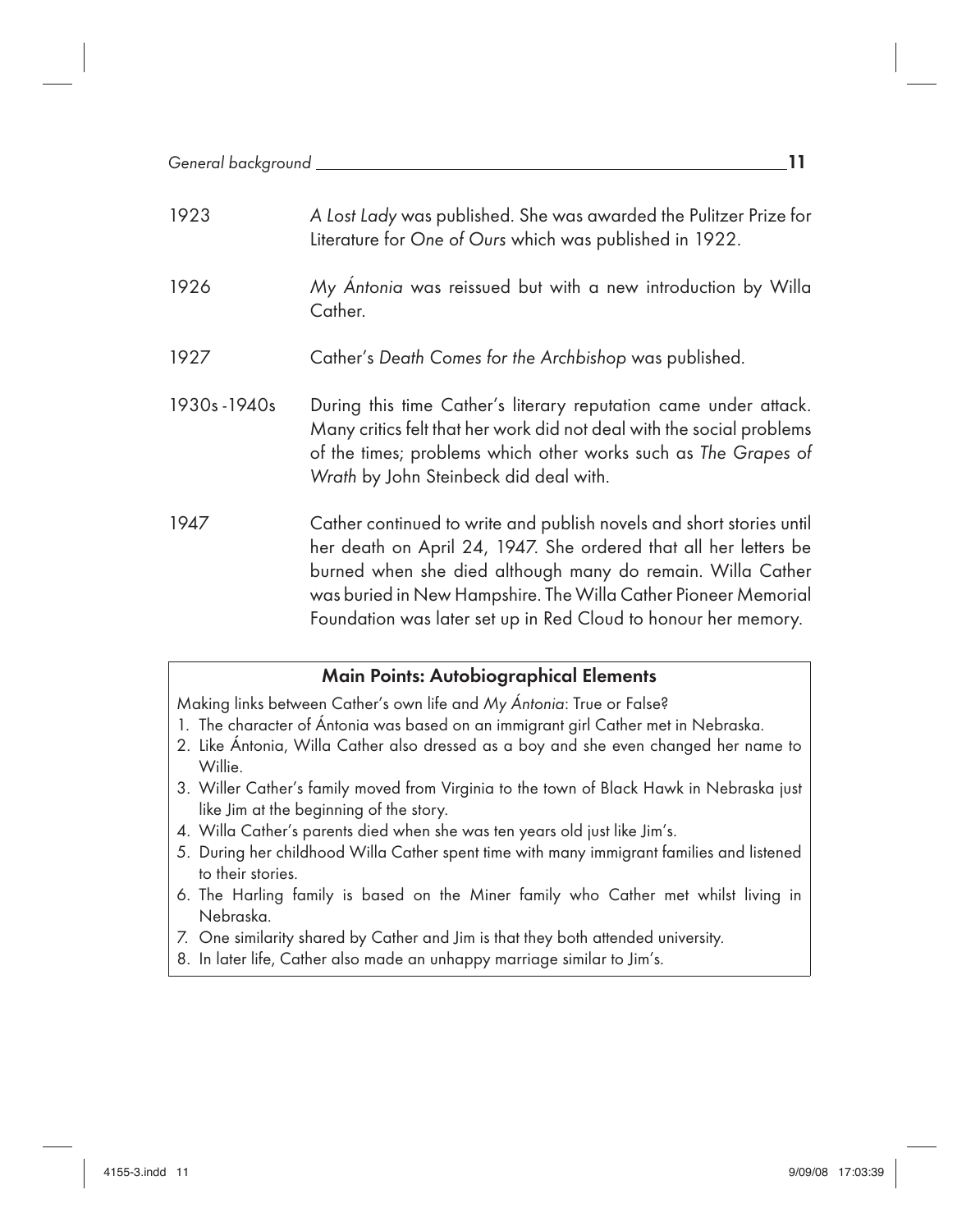# II. HISTORICAL BACKGROUND: LIFE ON THE PLAINS

The novel My Ántonia takes place at the end of the nineteenth century and the beginning of the twentieth century. Most of the story takes place in Nebraska and deals with life on the plains at that time (see Map p. 16).

# 1. The Plains

Prior to the American Civil War in the 1840s and 1850s, many white settlers had crossed the Great Plains on their way to California, where they hoped to make their fortune in the gold mines. This vast grassland area seemed uninviting to them, and as a result they were more than happy to leave it to wandering Native American tribes like the Sioux.

In 1865 when the American Civil War ended, the area known as the Great Plains was still largely uninhabited (inhabité) by white settlers (colons), most of whom had only gone as far west as the Mississippi River. The Great Plains which stretched (s'étendaient) west from the Mississippi as far as the Rocky Mountains remained the home of wandering Native American tribes, whose survival depended on the buffaloes (bisons) they followed and hunted.

By 1890, however, things had very much changed and the Great Plains had nearly all been divided up into states and territories. Instead of tribes of Native Americans, it was now home to cattle (bétail) ranchers, shepherds (bergers) and wheat (blé) farmers. In fact, the Native Americans were being increasingly pushed off the land and onto reservations.

# 2. Rail Travel

The building of railroads across America also encouraged more settlers as it was now much easier to gain access to the plains than before. Transcontinental railroad companies such as Union Pacific also offered cheap land to settlers. They advertised as far away as Europe for immigrants to come to the plains and set up homesteads (propriétés, fermes). Cather depicts this reality by populating her novel My Ántonia with characters from all over Europe: the Austrian Otto Fuchs works on Jim's grandparents' farm; the Bohemian Shimerda family are his neighbours; Jim also meets the two Russians, Peter and Pavel; and finally in Black Hawk he is introduced to many different Scandinavian girls such as Tiny Soderball and Lena Lingard.

NB: Bohemia is now part of the western region of the Czech Republic in Eastern Europe.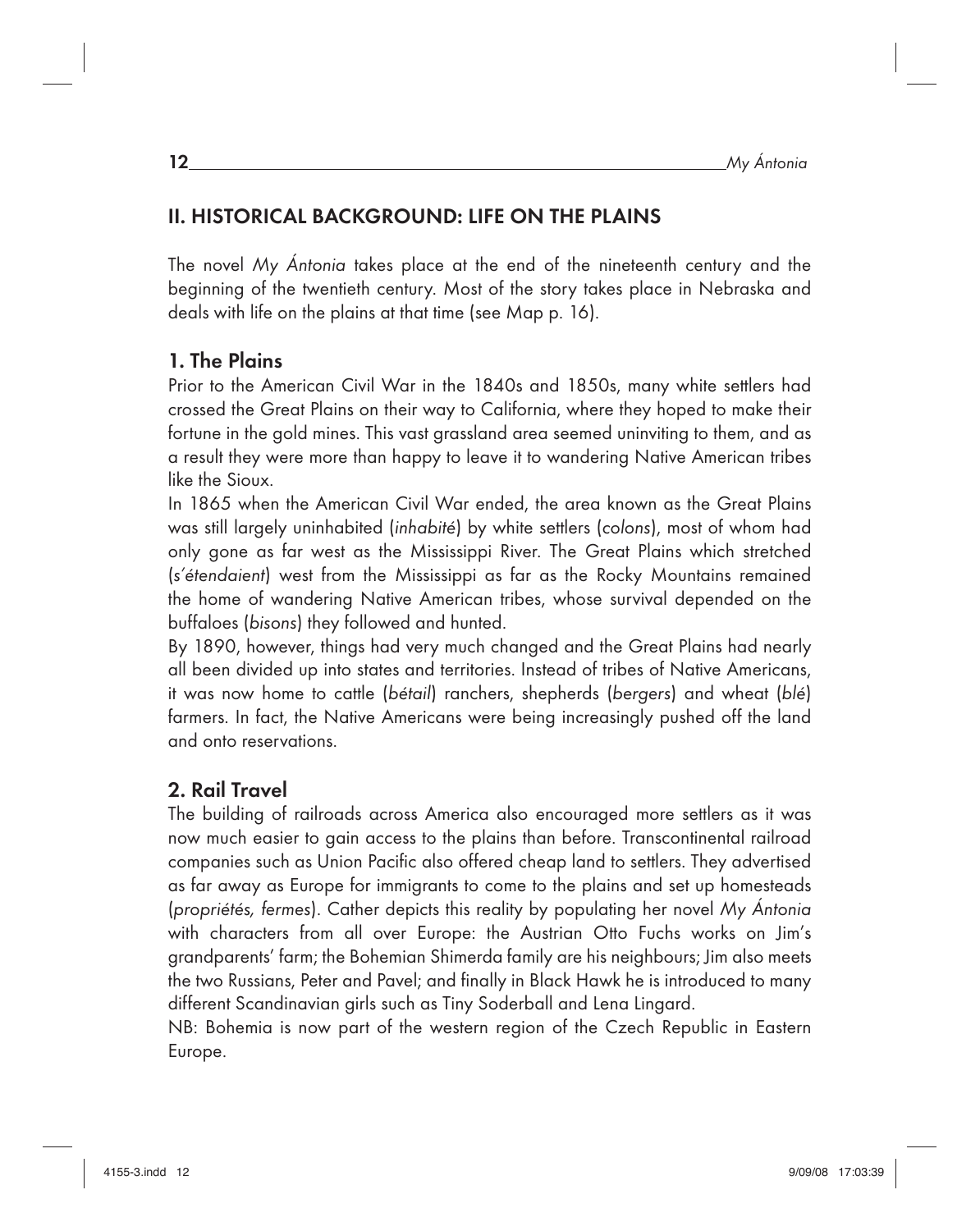By 1869, the first railroad which crossed the American continent had been completed. By 1884, there were four major railroads going from east to west. The journey now only took days rather than weeks and so even more settlers were encouraged to move westwards. At the beginning of the story Jim Burden is described travelling from Virginia to Nebraska by train, although for him it still seems an "interminable journey across the great midland plain of North America." (Book I, ch I, p. 5)

# 3. The Homestead Act

Another major cause of the increase in settlers to the plains area was the 1862 Homestead Act. The aim of this law was indeed to encourage families to move westwards and populate the deserted plains area of America. It stated that any American citizen, or immigrant who wished to become a citizen, could settle on a piece of public land. If they stayed on that piece of land for five years it would become theirs. Each of these pieces of land consisted of 160 acres ( $\approx$  demi-hectares).

### 4. Statistics

In the 1870s and 1880s 4½ million people moved westwards and nearly half of that number settled on the Great Plains. For many European immigrants, veterans from the American Civil War (1861-1865) and poor farmers from the East, the plains offered a new hope for the future.

# 5. Difficulties

Whilst the Homestead Act seemed to offer any man or woman a chance to partake in the American Dream, the reality of life on the plains was far different and these new settlers faced many hardships (difficultés).

# FRRASKA PER CT. INTEREST AND LOW PRICES D EXPLORING TICKETS SO

A railroad company poster advertising land for settlers.

### a. Isolation

One of the major problems was that of isolation and remoteness (éloignement) with people living miles from any towns. Cather depicts this in her novel through the character of Mr Shimerda who finds it very difficult to adjust to his new life in such a hostile environment.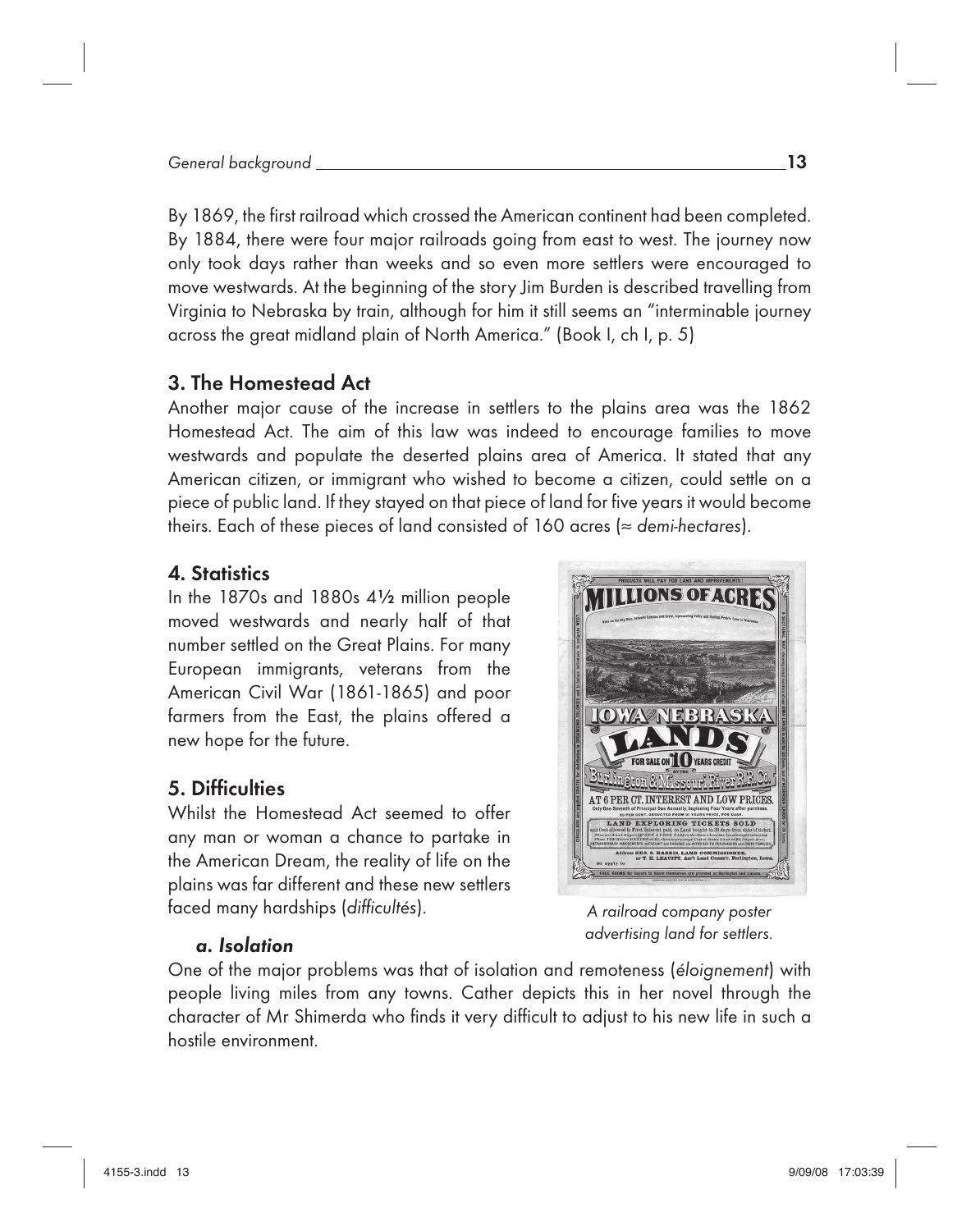# b. Weather

New settlers were also forced to deal with the weather in this area. Firstly, low rainfall throughout the year made it hard to grow crops (cultures). Secondly, in the summer it became extremely hot, and farmers had to toil in the fields in what Jim calls the "breathless brilliant heat" (Book I, ch XIX, p. 67). The heat was sometimes so powerful that it even burnt up crops and there was a constant danger of prairie fires throughout the long dry periods. Prairie winds would also sometimes blow away the top soil (terre) leaving behind infertile land. The summer months brought with them the danger of fierce storms and destructive floods (inondations).

Settlers faced cold winters when temperatures sometimes dropped to –40°F. Violent and windy snowstorms could also wreak havoc (causer des dégâts). Surviving the winter in such a harsh place was a great test for all new settlers as illustrated by the Shimerda family for whom "the snow and the bitter weather had disheartened them all." (Book I, ch X, p. 39)

Between 1874 and 1877 a plague of grasshoppers (sauterelles) swarmed across the plains eating everything in their way.

# c. Housing

Another difficulty faced by new arrivals to the plains was the lack of available timber (bois de construction). Trees were found near rivers and this type of land was of course quickly snapped up (on se les arrachait). Most prairies were treeless and so homes had to be built from what was available. The Shimerdas arrive to find that they will have to make do (se débrouiller) in an ill-kept sod house (sorte de maison en terre). These houses were built out of sods—thick pieces of earth and grass roots which were used to build both the roof and the walls. Wood was only used for the door and window frames. If well-built they could prove to be warm in the winter and cool in the summer; however, in the Shimerdas' case the house proves to be too cold to withstand (résister à) the harsh winter. When the Burdens go to visit, the description of the spare and cold house contrasts strongly with the fine wooden house owned by Jim's grandparents.

# 6. Improvements

Faced with so many difficulties some homesteaders gave up and decided to move back east. Others stayed on and their lives were made easier by new inventions: first of all, the use of ploughs ['plauz] (charrues) with steel blades (lames en acier) made it easier to cut through the hard prairie sod and cultivate the soil underneath; secondly mechanical thrashing (battre) and reaping machines meant that wheat crops could be harvested at a much quicker pace; thirdly, wind-driven pumps allowed water to be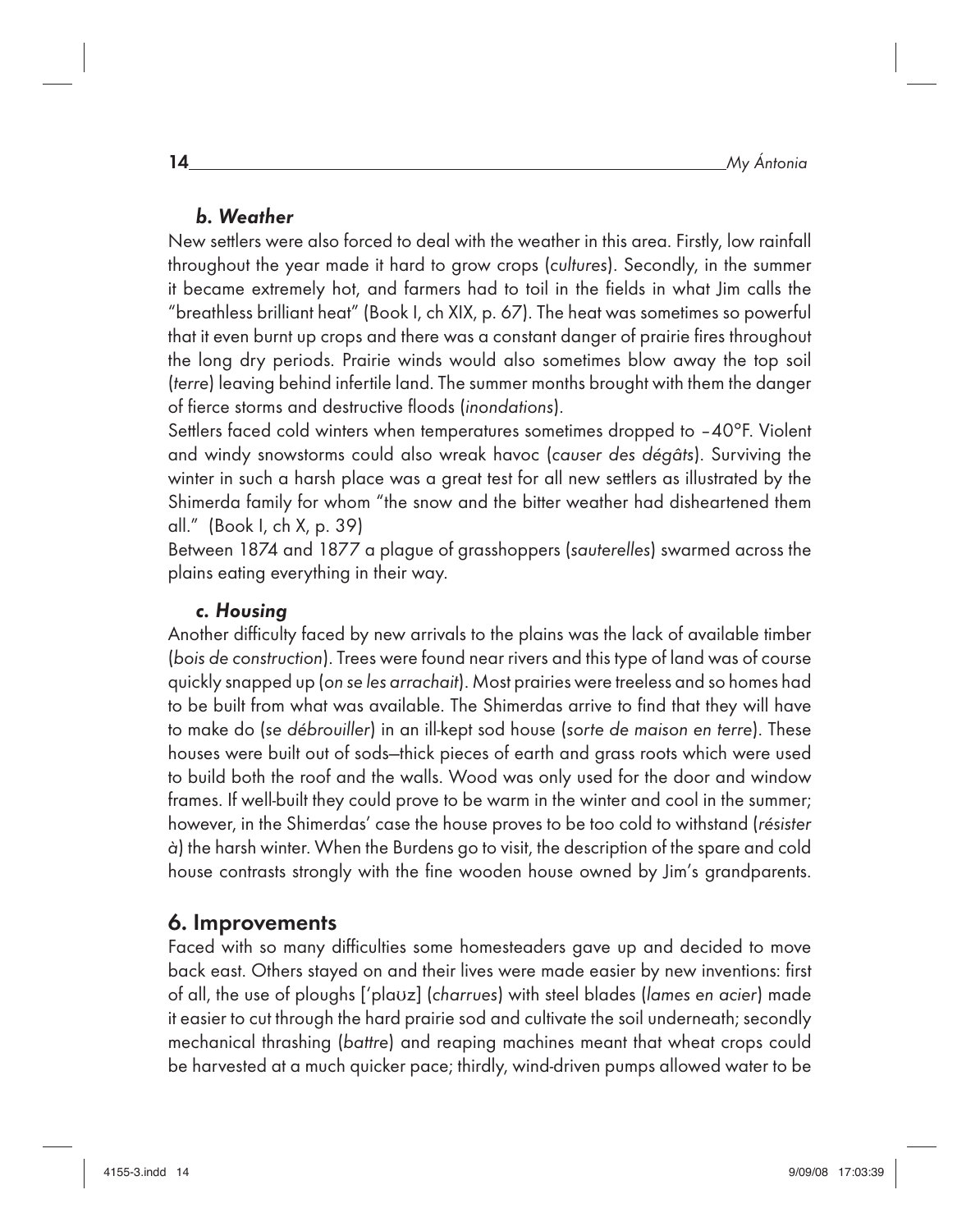raised from the dry surface of the prairie lands; and finally, barbed wire (fil barbelé), which was invented in 1874 by Joseph Gidden, was used to create fences (clôtures) and therefore prevent cattle from wandering on to fields and destroying crops. NB: plough (GB) = plow (US)/thrash = thresh

### Main Points: The Plains

1. In the novel My Ántonia, does Willa Cather explore the above–mentioned difficulties, or does she paint a more idyllic picture of life on the plains?

2. Which of these difficulties do you think would have been the most serious?

# MAP EXERCISE

- a. Colour the plains area in green on the map (page 16).
- b. Label the states which make up the plains: Colorado, Kansas, Montana, Nebraska, New Mexico, North and South Dakota, Oklahoma, Texas and Wyoming.
- c. Label the following places which are mentioned in the novel:

| Places                                   | <b>Events</b>                                                                                                                                                                         | Where in<br>story?                                  |
|------------------------------------------|---------------------------------------------------------------------------------------------------------------------------------------------------------------------------------------|-----------------------------------------------------|
| New York                                 | This is where Jim works as a lawyer.                                                                                                                                                  | Introduction                                        |
| Chicago                                  | Otto Fuchs accompanies a woman here.                                                                                                                                                  | Book   Ch. IX                                       |
| Virgina                                  | Jim's parents' farm. Jake Marpole also works here.                                                                                                                                    | Book   Ch. I                                        |
| Guston, Colorado                         | Otto and Jake work in the Yankee Girl mine.                                                                                                                                           | Book II Ch. I                                       |
| Omaha                                    | Mr Gardener runs the hotel when his wife goes here.<br>Wick Cutter sets up (installer) a Swedish girl here as<br>a prostitute.<br>The Cutters leave Ántonia in charge of their house. | Book II Ch. VII<br>Book II Ch. XI<br>Book II Ch. XV |
| Lincoln ['lɪnkan]                        | Jim goes to university in Nebraska. Lena works here.                                                                                                                                  | Book III                                            |
| Harvard College,<br><b>Massachusetts</b> | Gaston Cleric is offered an instructorship (post as a<br>teacher) here. Jim studies here after leaving Lincoln.                                                                       | Book III Ch. IV                                     |
| Seattle [si'ætl]                         | Tiny Soderball runs a lodging house here.                                                                                                                                             | Book IV Ch. I                                       |
| San Francisco                            | At the end of the novel Tiny and Lena live here.                                                                                                                                      | Book IV Ch. I                                       |
| Salt Lake City                           | Jim meets Tiny here. She tells him about Ántonia.                                                                                                                                     | Book V Ch. I                                        |
| Denver                                   | Antonia goes to Denver to marry Larry Donovan.                                                                                                                                        | Book IV Ch. III                                     |
| Florida                                  | Anton Cuzak raises oranges in a grove.                                                                                                                                                | Book V Ch. II                                       |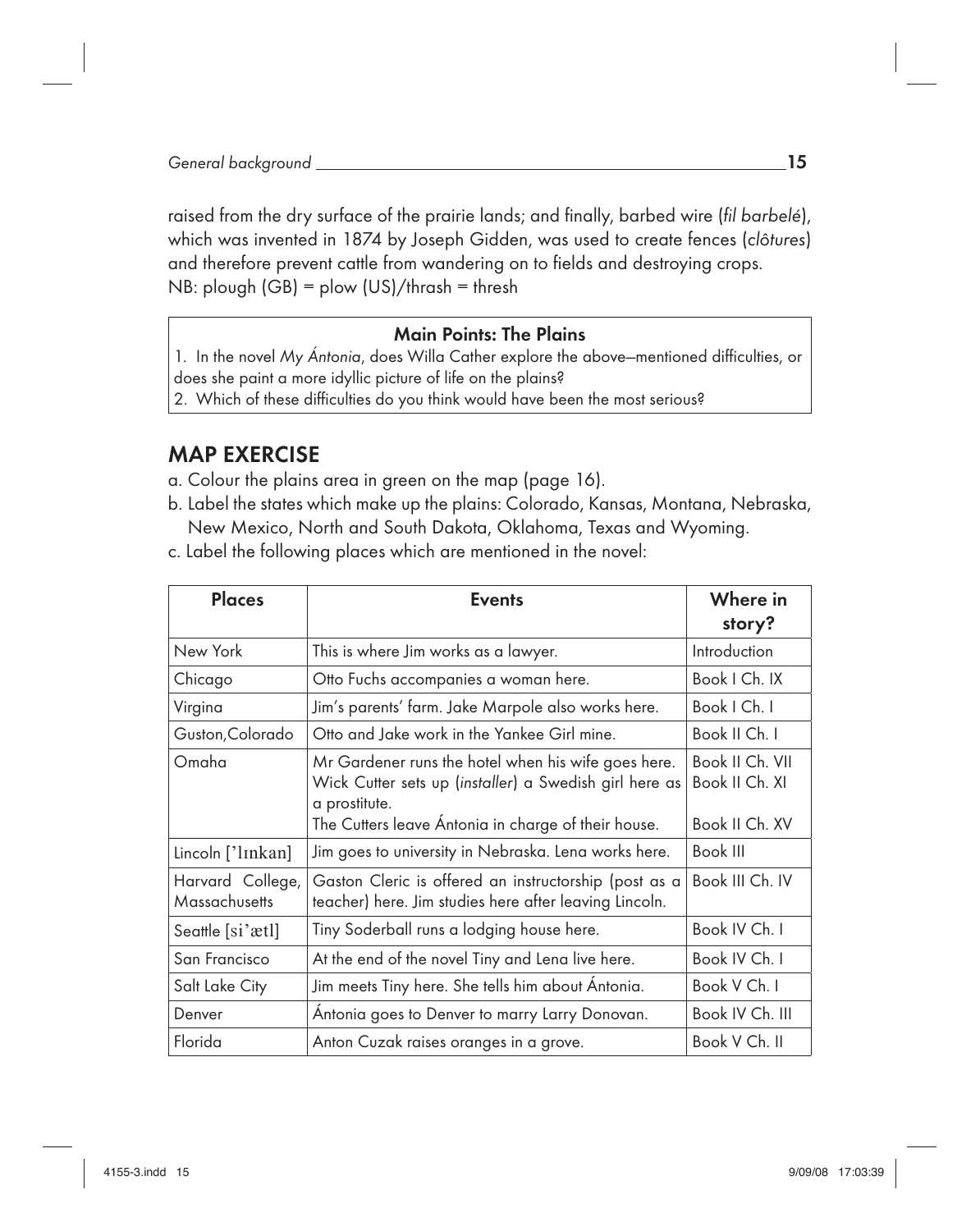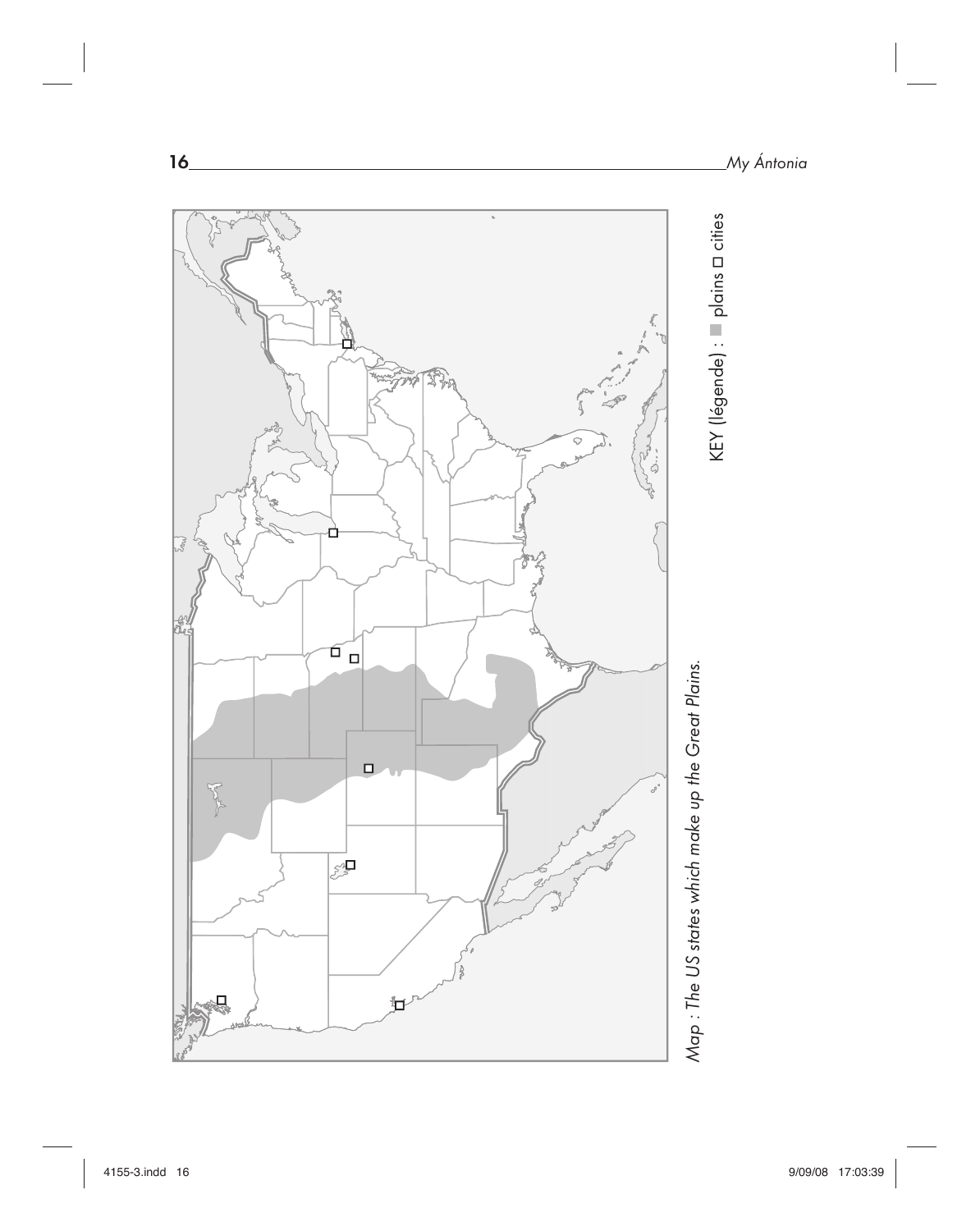# **A STUDY OF THE NOVEL**

# I. SUMMARY OF THE PLOT

### a. Read the summary whilst memorising the information.

b. Answer the main points.

### Introduction

The novel starts with an unnamed frame narrator meeting Jim Burden, a childhood friend on a train. Jim is a successful lawyer living in New York but his marriage seems to be an unhappy one. He is haunted by memories of **Antonia**, the Bohemian girl he met as a child whilst living on the **Nebraska plains**. A few months later, Jim hands (remet) a manuscript of his memories to the narrator. He calls it My Ántonia.

### Book I: The Shimerdas

Jim's tale starts when he is ten years old and both his parents have just passed away (1). Consequently, he leaves his Virginia home and travels to Black Hawk Nebraska to live with his grandparents on their farm. A farmhand, Jake Marpole, accompanies him on his journey. During the seemingly never-ending train journey, he first hears about a Bohemian family called the Shimerdas.

Jim settles into life with his simple but caring grandparents on their farm. He enjoys the sense of freedom which prairie life allows. The Burden family also get to know (2) their neighbours, the Shimerdas. Jim befriends (3) their daughter Ántonia and together they enjoy exploring the natural world around them.

The Shimerda family find it difficult to adapt to their new life, and during the harsh winter Mr Shimerda commits suicide. Ántonia gives up her education and starts working in the fields in order to help her family. A feud (4) takes place between the two families but at the end of the first book Jim and Ántonia are reconciled.

# Book II: The Hired Girls

At the age of thirteen, Jim and his grandparents move to the town of Black Hawk so that he can continue his education. Ántonia also moves to town and starts working for the Harling family. At the same time other immigrant country girls move to Black Hawk in order to find work and they become known as the **hired girls**. Their behaviour is frowned upon (5) by the rest of the townspeople but Jim delights (6) in their company.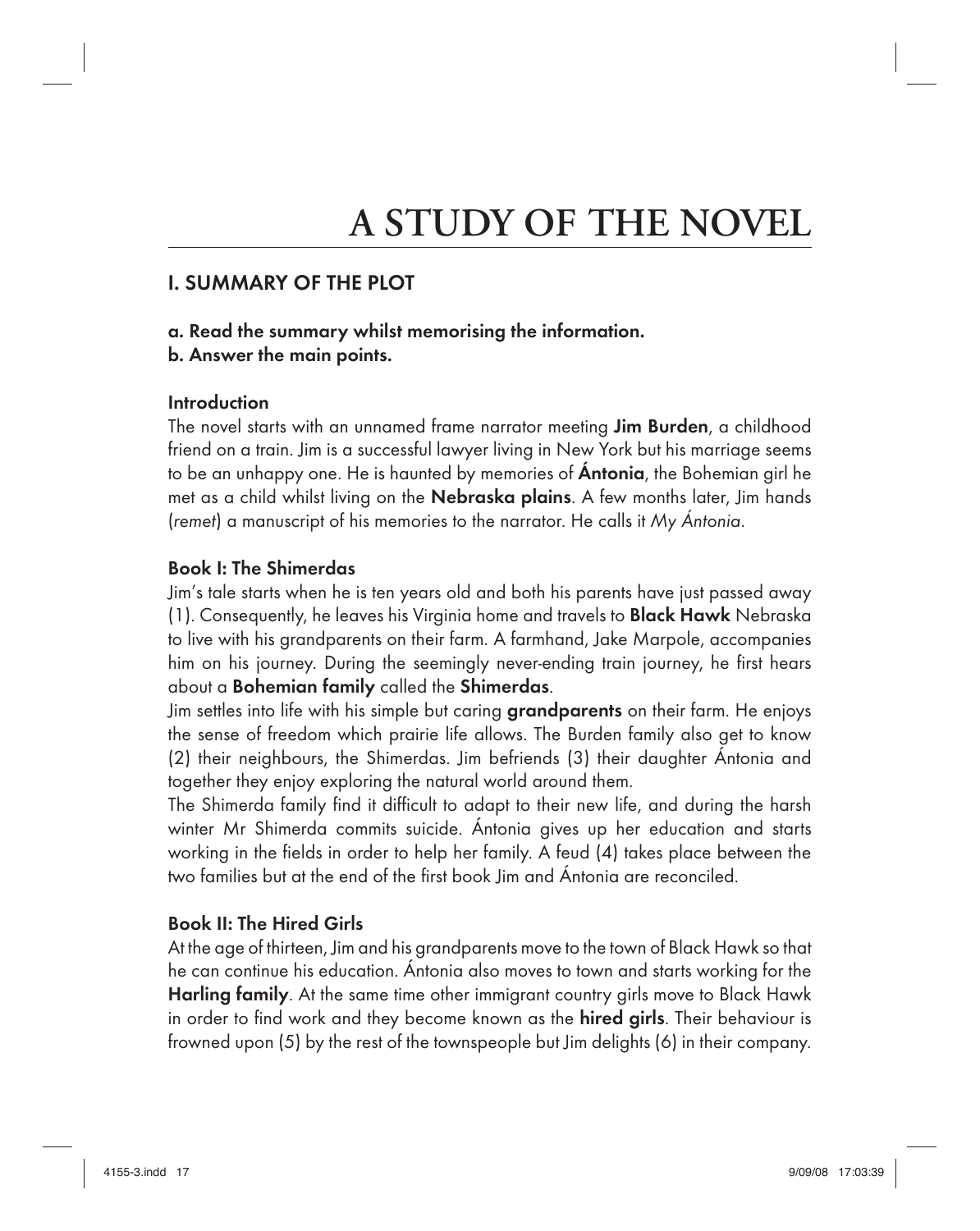Dancing becomes very popular, especially with Ántonia. One day, Mr Harling gives Ántonia an ultimatum: give up dancina or find another job. She decides to move out of the Harlings' and goes to work for Wick Cutter, a disreputable (7) man. After being assaulted (8) by Wick Cutter, Jim lays the blame on (9) Ántonia and becomes eager (10) to leave Black Hawk.

### Book III: Lena Lingard

At college in Lincoln, Jim throws himself into his studies with the help of his instructor, Gaston Cleric. However, in his second year he meets up with one of the hired girls from Black Hawk, Lena Lingard, who is now a successful seamstress (11). Jim neglects his studies and devotes his time to (12) theatregoing with the flirtatious Lena. The two of them become very close and Jim finds it increasingly (13) difficult to keep his mind on his studies.

Gaston Cleric persuades Jim to give up Lena and follow him to Harvard College in Boston.

### Book IV: The Pioneer Woman's story

Two years later and before starting law school, Jim returns to Black Hawk during his summer holidays. Once there he encounters Frances Harling and is disappointed to learn that Ántonia's life seems to have turned out so tragically. He heads out to his grandparents' old farm where Widow Steavens recounts Ántonia's story to him: how she went to Denver to marry Larry Donovan, a train conductor who then deserted her. Despite being compelled to (14) return home as an unmarried pregnant woman, Ántonia refuses to live in shame and welcomes her baby with pride. Jim decides to go and see her. He tells her how much she means to him and promises to visit her again soon.

### Book V: Cuzak's Boys

In fact, Jim only returns to see Ántonia twenty years later. She is now married to Anton Cuzak and is the mother of many children. Jim is pleased to see that Ántonia is fulfilled (15) and that her children are well brought up (16). Moreover, he is struck by how much her farm seems to be brimming with (17) life. Jim also meets her husband Cuzak with whom he gets on well (18). The next day Jim leaves but he promises to come back in order to go hunting with Cuzak's sons. Later in the day Jim comes across the old track leading to his grandparents' farm: it reminds him of old times and he has the feeling that his life has come full circle.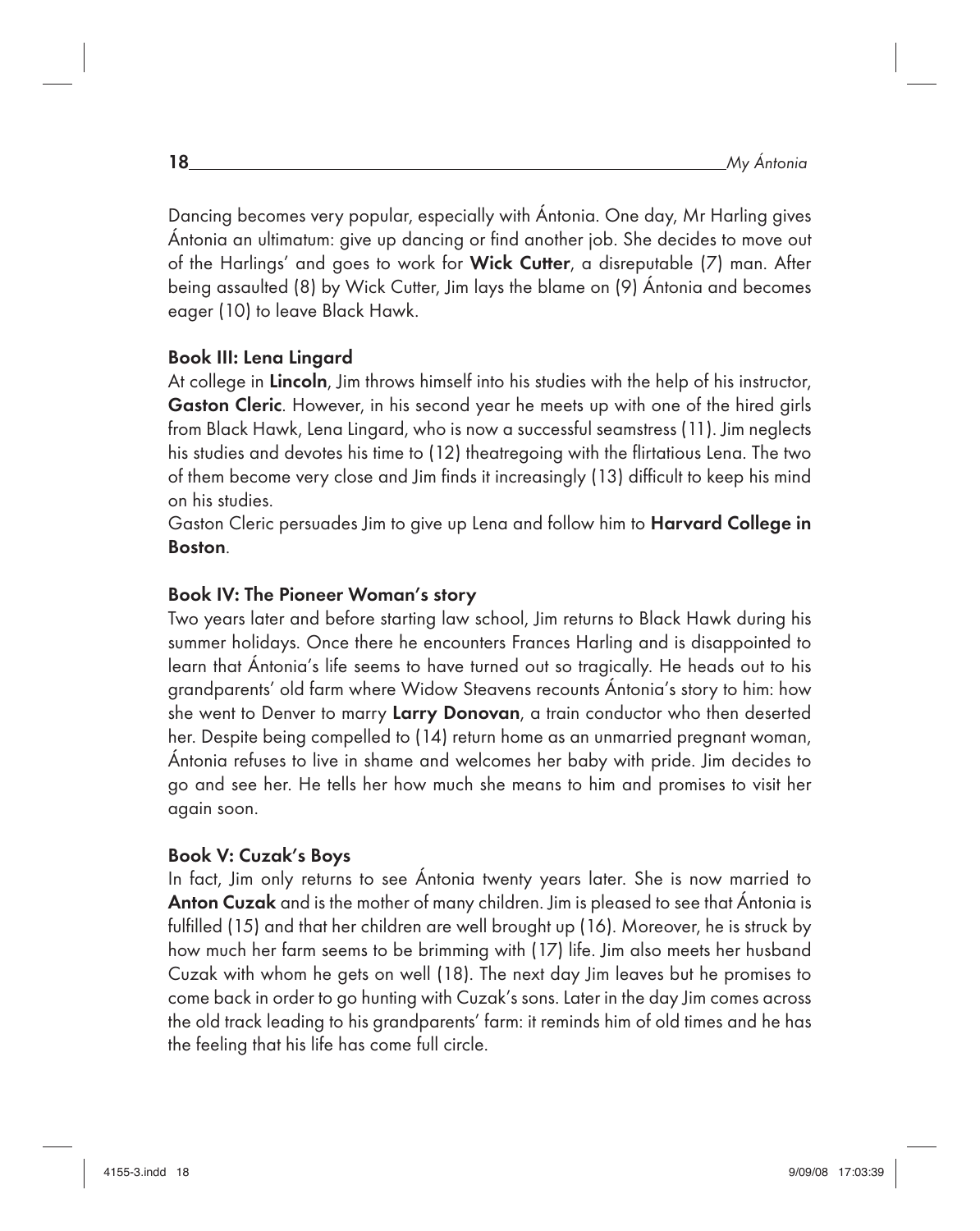#### Notes:

| (1) viennent de mourir            | (10) a hâte de            |
|-----------------------------------|---------------------------|
| (2) apprennent à connaître        | (11) couturière           |
| (3) devient l'ami de              | (12) consacre son temps à |
| (4) querelle                      | (13) de plus en plus      |
| (5) est mal accepté(e)            | (14) obligée de           |
| (6) prend plaisir                 | (15) épanouie             |
| (7) peu recommandable             | (16) bien élevés          |
| (8) agressé                       | (17) débordant de         |
| (9) rejette la responsabilité sur | (18) s'entend bien avec   |
|                                   |                           |

# Main Points

- 1. Who is the narrator at the beginning of the story? What is the function of this narrator?
- 2. Who is the main narrator in the rest of the novel?
- 3. List the main events in Jim's life.
- 4. List the main events in Ántonia's life.
- 5. What do we learn about the Shimerdas?
- 6. Indicate the moments in the story when the paths of Jim and Ántonia cross and diverge.
- 7. In what way is the novel circular in structure?
- 8. Who seems to have had a more fulfilling life: Ántonia or Jim?

# II. NARRATIVE STRUCTURE

### 1. The Structure

The novel is divided into an introduction followed by five separate books. These five stages correspond to different parts of Jim Burden's life, from his childhood when he first met Ántonia, to adulthood. Book I starts in the 1880s and the novel covers a thirty —year period.

When the novel was first published in 1918, its modernist structure, which broke away from traditional ideas of plot (intrigue)—it has no real sense of climax or resolution, it is neither linear nor focused on an individual protagonist—caused some consternation. For some critics the novel seemed to be too episodic and made up of loosely connected (mal reliées) stories which failed to make a coherent whole. Some critics also pointed to a loss of focus with Cather seeming to lose sight of her heroine at times in the novel. Indeed it seems strange that a novel entitled My Ántonia allows its heroine to slowly disappear from Book II and be completely missing from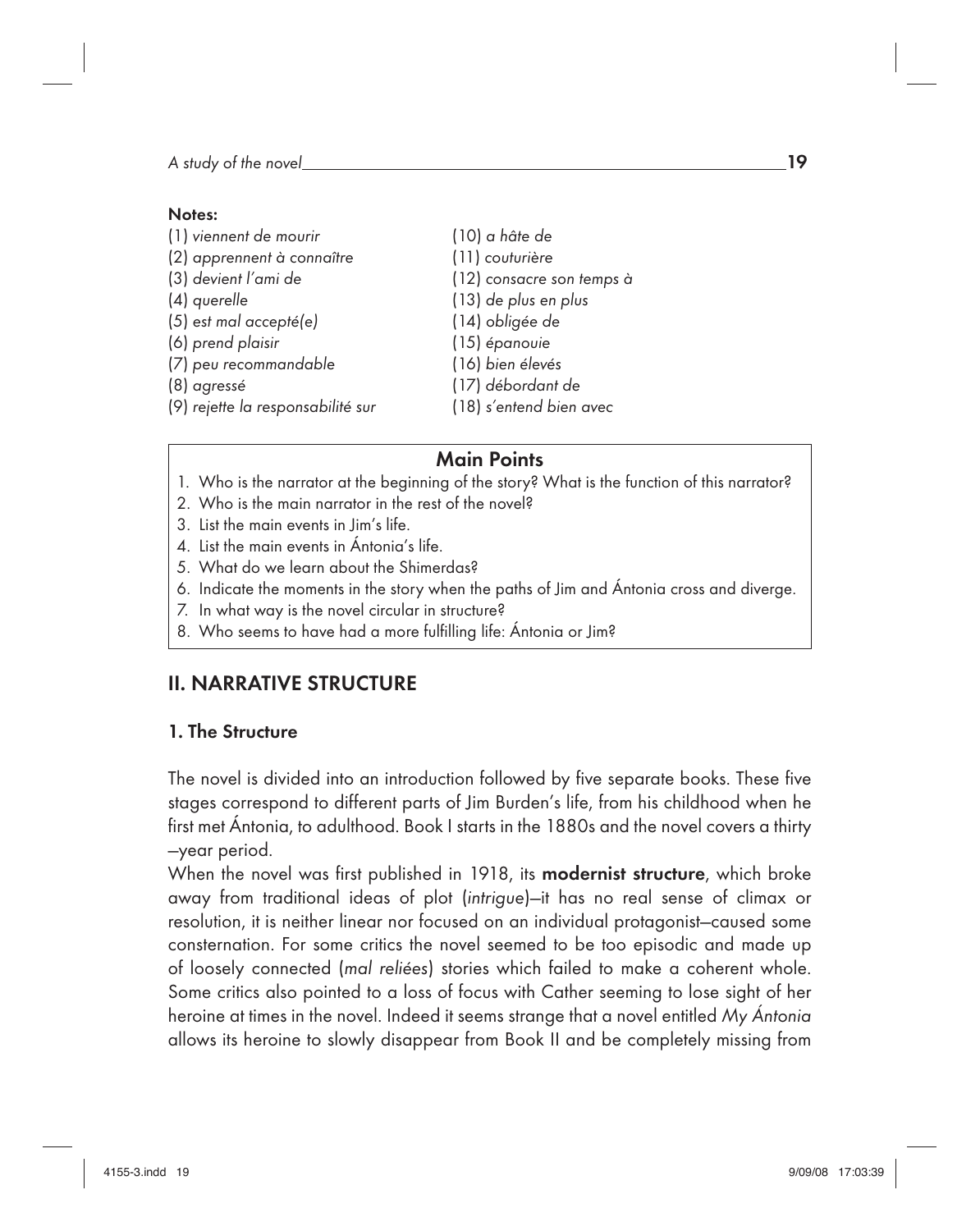Book III. Furthermore, René Rapin argues that moving Ántonia to Black Hawk weakens (affaiblir) the novel as "only in her own natural habitat can she hold our attention and capture our emotion".

Critics have also been confused by the introduction of seemingly irrelevant (mal à propos) stories which they argue add nothing to the plot nor to our understanding of the characters; stories such as that of Blind d'Arnault in Book II or Peter and Pavel's chilling wolf story in Book I.

Finally, if the story is really about Jim Burden rather than Ántonia, which would explain her disappearance from parts of the novel, why the insistence in the introduction on the naming of the manuscript My Ántonia ?

#### Main Points

- 1. Before going on to read some suggestions about the structure of My Ántonia, what are your own reactions to this structure? Does it seem loose (peu rigoureuse) and haphazard (désordonné) to you or can you find any unity in the different parts?
- 2. Is the title of the novel appropriate? Explain your answer.

### 2. Interpreting the structure

### a. The novel as memory

In the introduction, the character Jim says: "I simply wrote down pretty much all that her name recalls to me." This sentence gives some clue as to the structure of the novel—things are included which remind Jim of Ántonia or which have an emotional attachment to the memory of Ántonia. Just like memory, the story is made up of separate episodes which do not always seem to be connected in a logical fashion, but which are held together by emotional ties (liens). This also helps to explain why different sections of the novel are of unequal length: Book I is longer as it is a defining moment for Jim; a time when he became close to Ántonia and therefore a memory that he cherishes and holds dear. In contrast, his time spent at university is described in less detail as it is a less important memory for him.

### b. The art of storytelling

Another aspect of the novel's structure which can seem disconcerting at first is the inclusion of short tales or anecdotes which seem to bear little connection to the main story and which seem to interrupt the flow of events. On closer inspection these do indeed fulfil a purpose. In many ways they add to the importance of the oral tradition, which is emphasised in the novel. Willa Cather included many stories she had heard